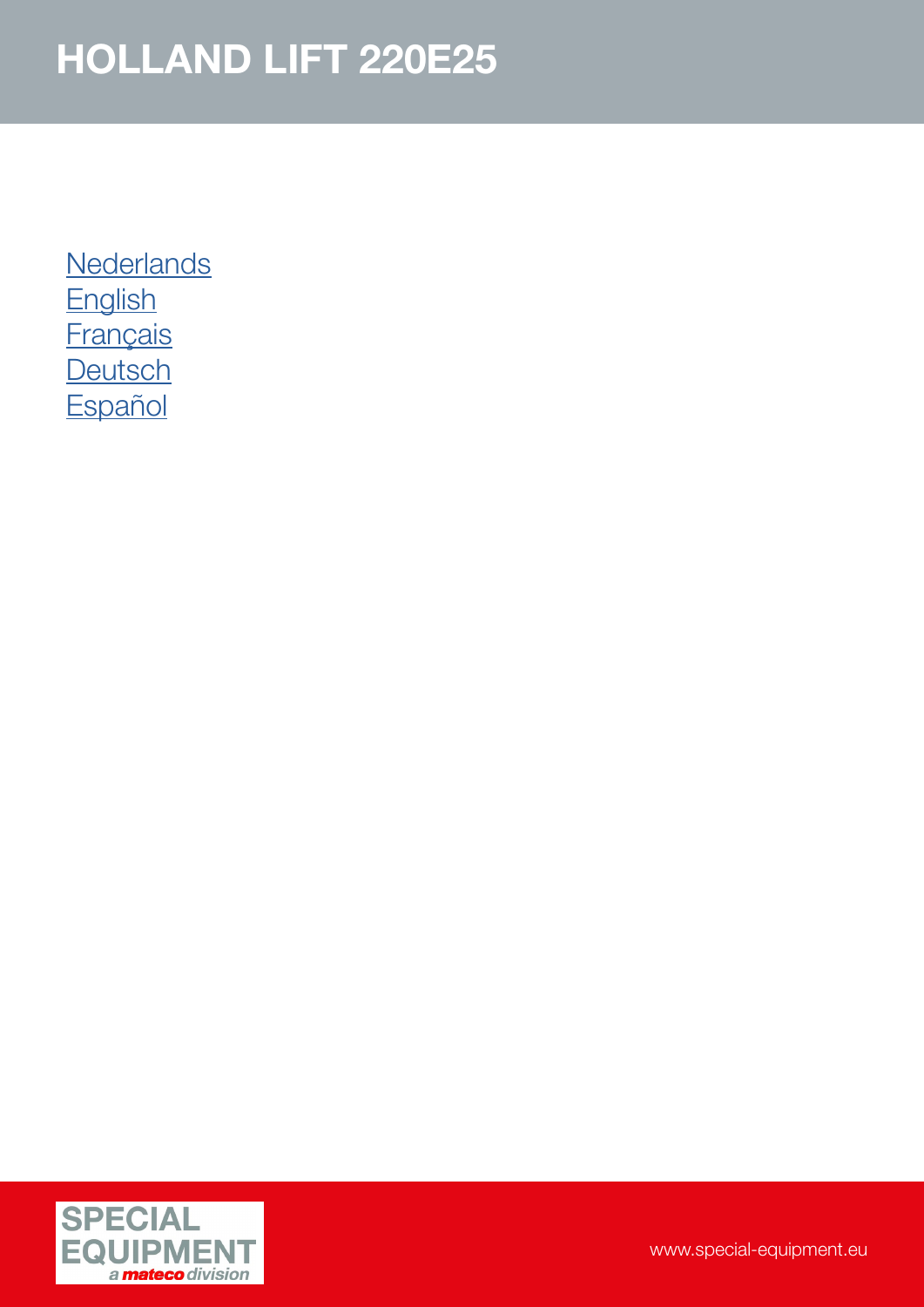<span id="page-1-0"></span>

#### Technische specificaties







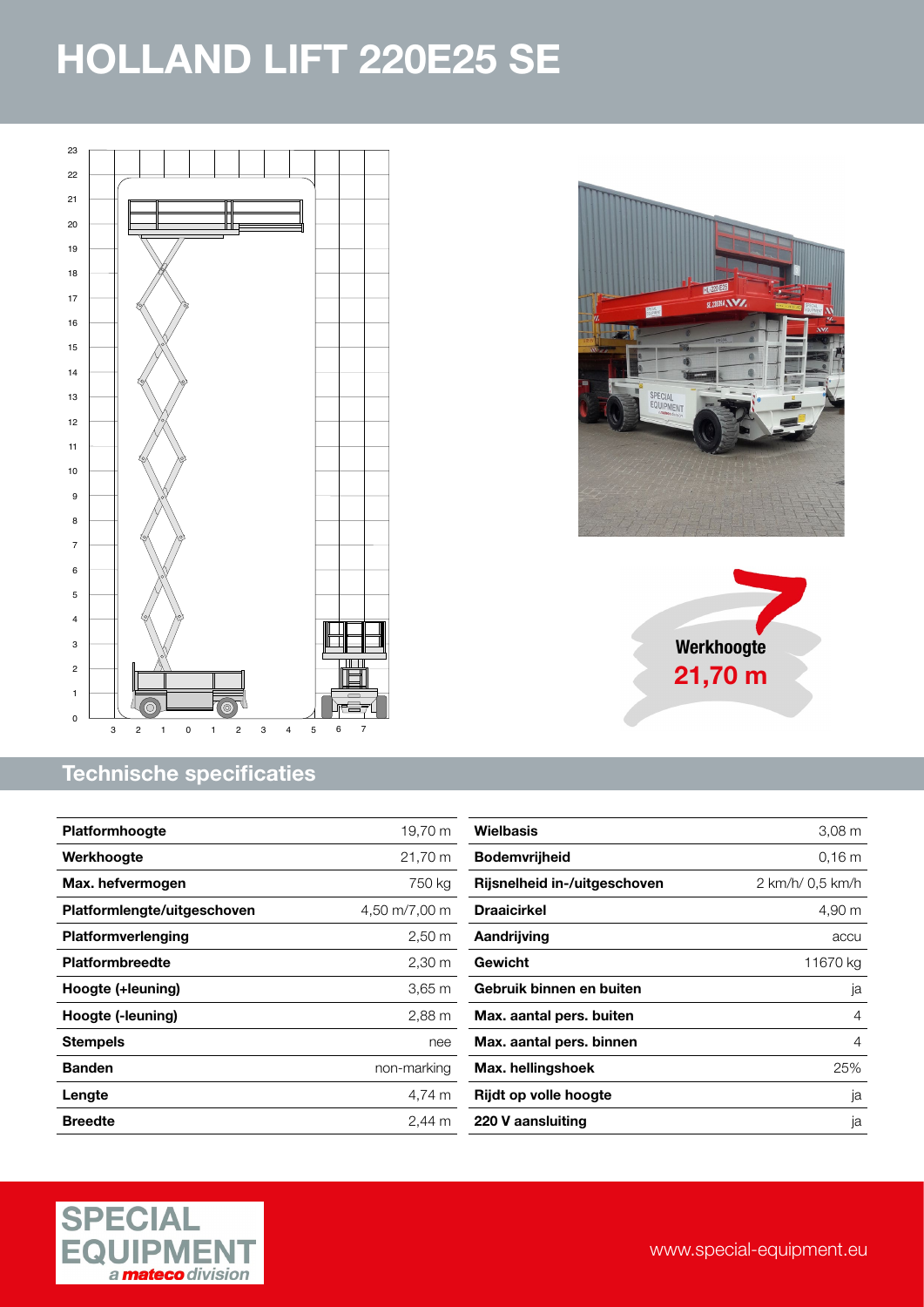<span id="page-2-0"></span>

### Technical specifications

| <b>Platform height</b>        | 19,70 m              |
|-------------------------------|----------------------|
| <b>Working height</b>         | 21,70 m              |
| Capacity                      | 750 kg               |
| Platformlength/extended       | 4,50 m/7,00 m        |
| <b>Platformextension</b>      | $2,50 \, \text{m}$   |
| <b>Platformwidth</b>          | $2,30 \; \mathrm{m}$ |
| Height (rails up)             | 3,65 m               |
| <b>Height (rails lowered)</b> | 2,88 m               |
| Outriggers                    | no                   |
| <b>Tires</b>                  | non-marking          |
| Length                        | 4.74 m               |
| Width                         | 2.44 m               |

| Wheelbase                 | $3,08 \text{ m}$ |
|---------------------------|------------------|
| Groundclearance           | 0.16 m           |
| Drive speed stowed/raised | 2 km/h/ 0.5 km/h |
| <b>Turning radius</b>     | 4,90 m           |
| Power                     | battery          |
| Weight                    | 11670 kg         |
| Indoor and outdoor use    | yes              |
| Max. no. people indoors   | 4                |
| Max. no. People outdoors  | 4                |
| Gradability               | 25%              |
| Drives fully raised       | yes              |
| 220y power source         | ves              |





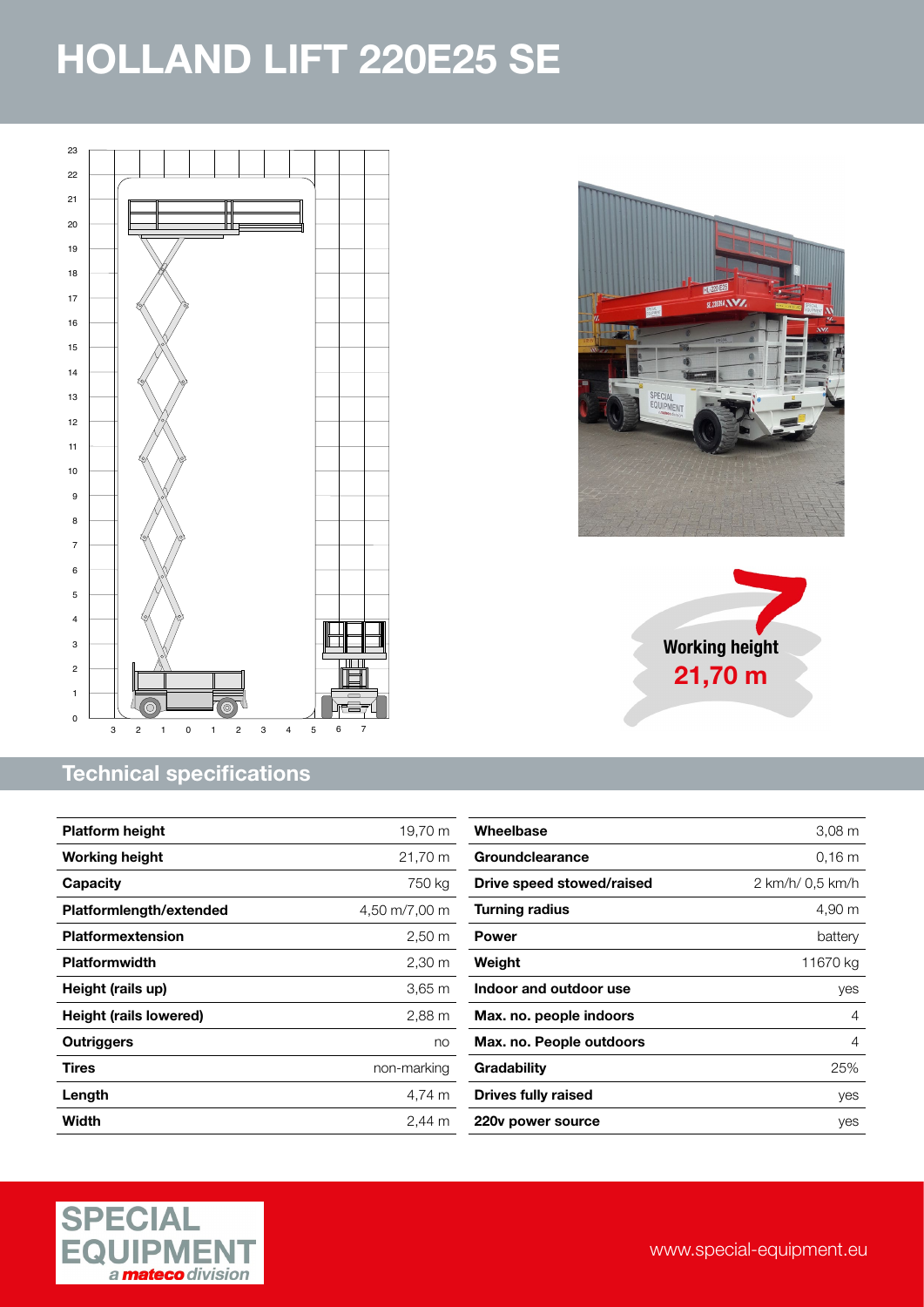<span id="page-3-0"></span>

#### Specifications techniques

| Hauteur de plate-forme                    | 19,70 m              |
|-------------------------------------------|----------------------|
| Hauteur de travail                        | 21,70 m              |
| Capacité de levage                        | 750 ka               |
| Longueur de la plate-forme/avec extension | 4,50/7,00 m          |
| <b>Extension de la plate-forme</b>        | $2,50 \; \mathrm{m}$ |
| Largeur de la plate-forme                 | 2,30 m               |
| Hauteur hors tout garde-corps élevés      | 3,65 m               |
| Hauteur hors tout, garde-corps rabaissés  | 2,88 m               |
| <b>Stabilisateurs</b>                     | non                  |
| <b>Roues</b>                              | non-marking          |
| Longueur                                  | 4.74 m               |
| Largeur                                   | 2.44 m               |







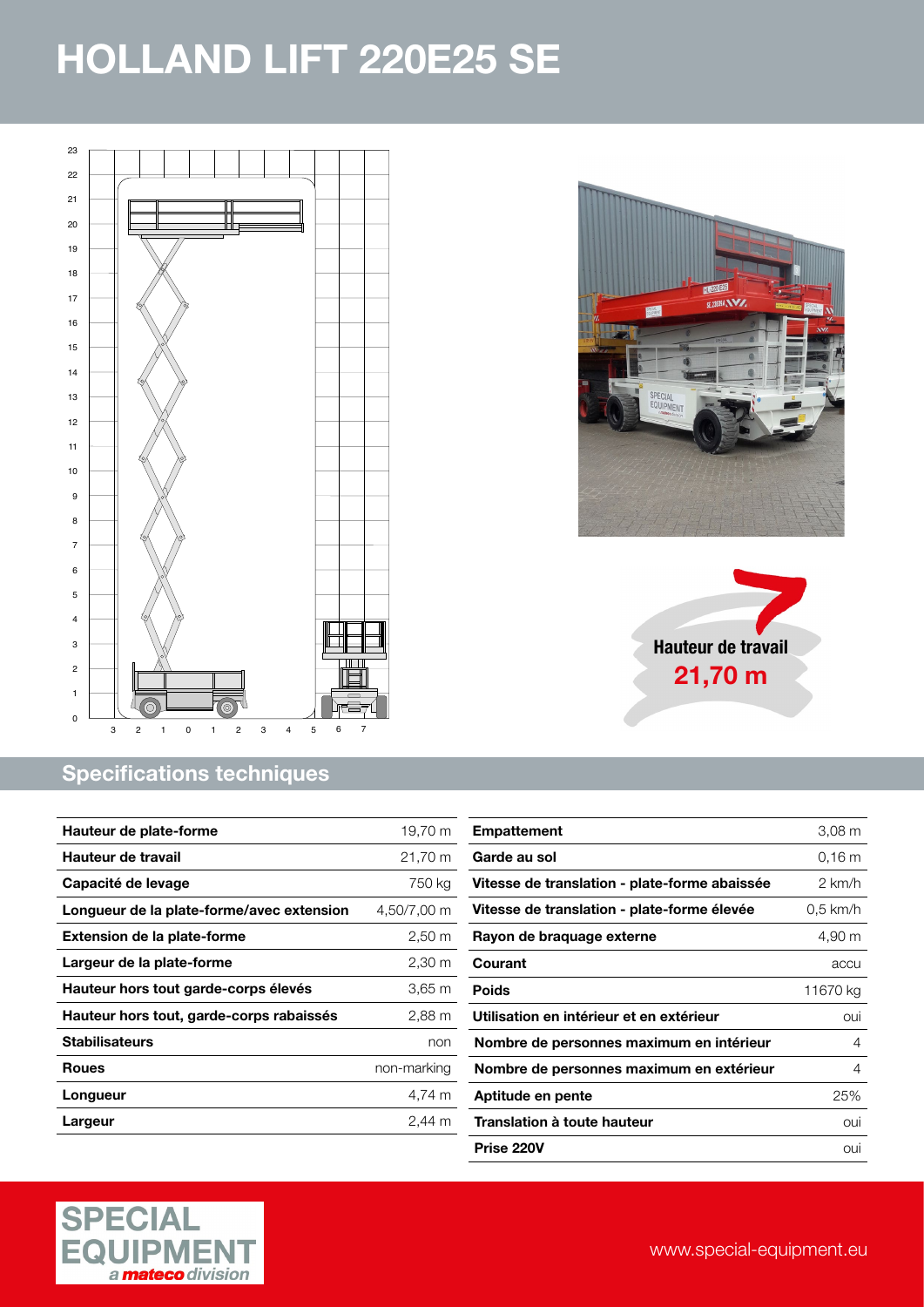<span id="page-4-0"></span>





### **Datenblatt**

| Max. Platformhoehe          | 19,70 m              |
|-----------------------------|----------------------|
| Max. Arbeitshoehe           | 21,70 m              |
| Tragfaehigkeit              | 750 kg               |
| Platformlaenge/ausgeschoben | 4,50 /7,00 m         |
| Platformausschub            | $2,50 \; \mathrm{m}$ |
| <b>Platformbreite</b>       | $2,30 \, \text{m}$   |
| Hoehe eingefahren           | 3,65 m               |
| Hoehe heruntergeklappt      | $2,88 \, \text{m}$   |
| Abstuetzungen               | nein                 |
| Reifen                      | non-marking          |
| Laenge                      | 4,74 m               |
| <b>Breite</b>               | 2.44<br>m            |

| <b>Radstand</b>                         | 3,08 m           |
|-----------------------------------------|------------------|
| <b>Bodenfreiheit</b>                    | 0.16 m           |
| Fahrgeschwindigkeit eingefahren         | $2 \text{ km/h}$ |
| Fahrgeschwindigkeit ausgefahren         | $0.5$ km/h       |
| Wenderadius aussen                      | 4,90 m           |
| <b>Antriebsart</b>                      | Akku             |
| Gewicht                                 | 11670 kg         |
| Verwendung (innen/aussen)               | ja               |
| Max. Personen auf der Platform (innen)  | 4                |
| Max. Personen auf der Platform (aussen) | 4                |
| Steigfaehigkeit eingefahren             | 25%              |
| Verfahrbar bis max. Höhe                | ja               |
| Steckdose 220V                          | ja               |
|                                         |                  |